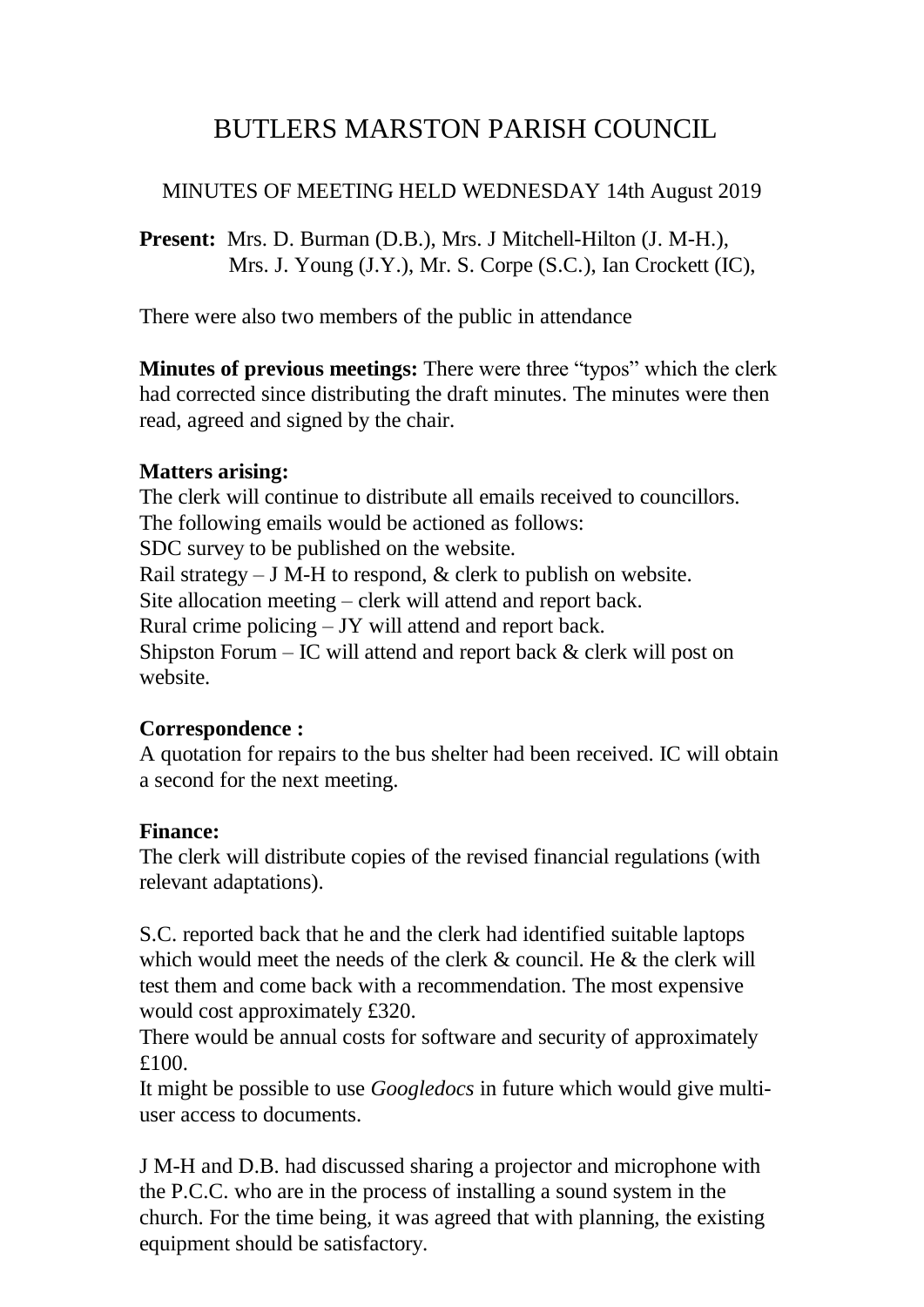The following expenditure was agreed unanimously:

| Item of expenditure          | Amount       | Proposed/seconded |
|------------------------------|--------------|-------------------|
| SDC costs of contested BMPC  | £660.73      | D.B.J.Y.          |
| election                     |              |                   |
| Laptop for $BMPC$ – from     | £320 $(max)$ | $LC. / J.M-H$     |
| "ring fenced" grant funding. |              |                   |

The clerk reported that the period for exercise of public rights to inspect the AGAR had passed with no requests to inspect the accounts or raise queries with the external auditors.

# **Proposed poultry unit:**

After a discussion it was agreed that the clerk would prepare a draft of a letter to Mr. Hugh Forsyth covering the following :

Identifying a way forward

Re-establishing a working relationship

Reassuring the village re future plans

Suggesting an informal meeting between BMPC councillors and Mr. Forsyth

The draft would be circulated for comments.

## **Road markings B4451/junction of Fish Lane & b4451/school bus pick up & drop off:**

The clerk reported back re his contact with W.C.C. who had advised that the relevant contractors would be asked to survey the main road "with a view to having the road markings refreshed".

W.C.C would not sanction the installation of a mirror at the junction of Fish Lane and the main road.

The clerk will ask for a "site meeting" with W.C.C.

SC had obtained some details of flashing road signs.

The clerk will contact Mr. K. Weaver who had expressed an interest in setting up a village Speedwatch scheme.

# **Pavement resurfacing:**

The clerk had contacted W.C.C. re. the recent resurfacing work and was awaiting a response.

## **Hedgerow on the main road (former school site):**

D.B. had spoken with Mr. Prickett who appreciated the work done. The clerk will arrange for some further cutting back.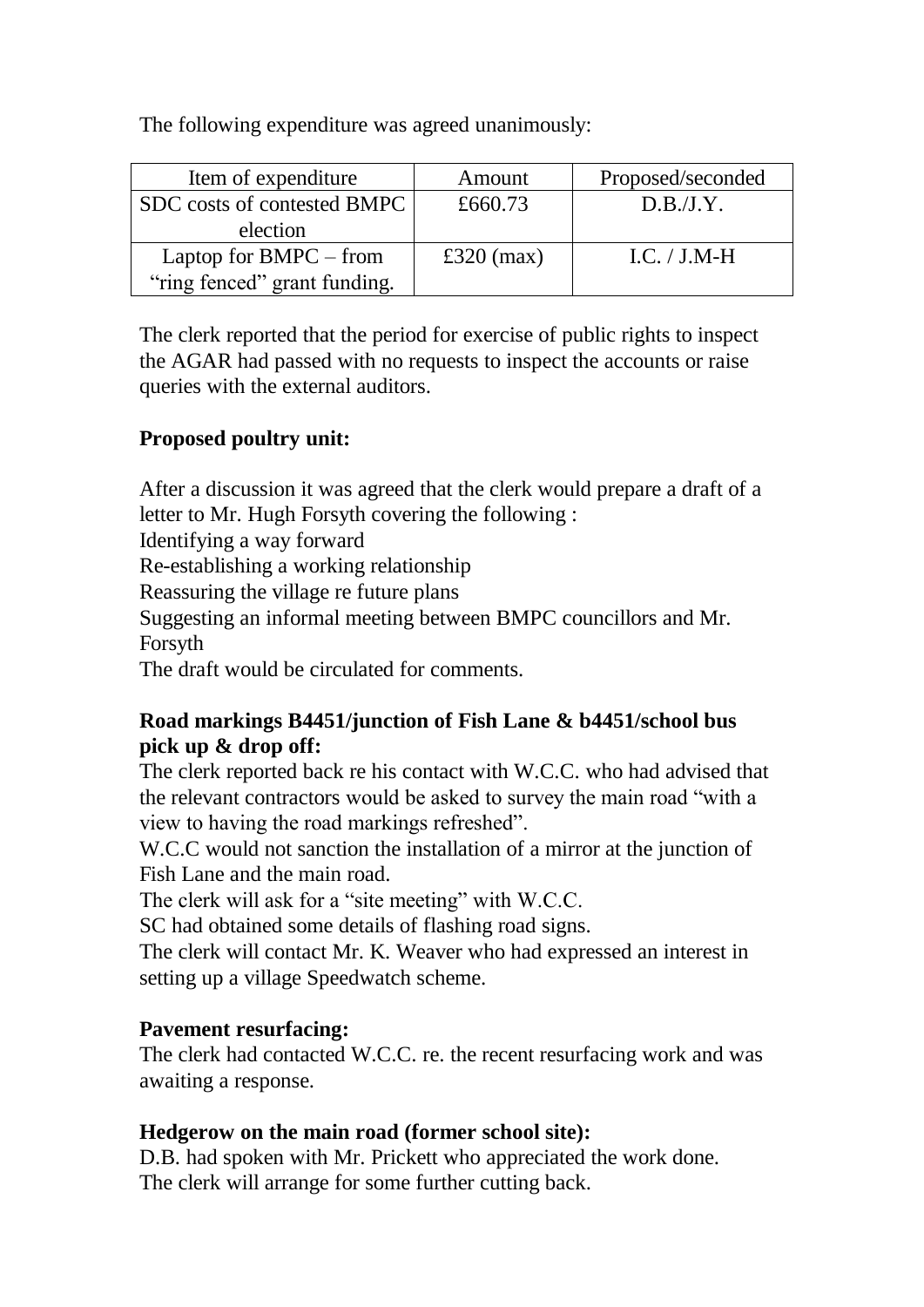#### **Social media policy:**

S.C. had distributed details of various schemes; after discussion, it was agreed that S.C. and J. M-H would prepare a draft communications policy covering e-mail protocols and a social media policy.

S.C. would look into the most suitable e-mail accounts for BMPC members.

S.C. offered to help with the village website maintenance and updates.

## **Neighbourhood plans:**

The clerk reported back that a representative from S.D.C. would attend a future meeting to advise on the various options.

#### **Parish Councillor training:**

J.Y**.** will attend the "understanding your Parish Council" parts 1 & 2 events and report back.

S.C.proposed, and D.B. seconded that the delegate fees be paid by B.M.P.C. This was agreed unanimously.

## **For information only:**

The clerk advised that he was liaising with W.C.C. and the bus companies re arrangements during the forthcoming roadworks.

S.C. reminded the meeting re the local council award schemes.

The clerk will contact W.C.C. re the blocked drains causing flooding on the main road.

D.B. asked if the condition of a tree in Town Ground could be reported to the relevant party. The clerk will investigate.

## **Date of next meeting:**

# **Wednesday 16th October at 7:30 in the Church**

The meeting closed at 9:25 pm